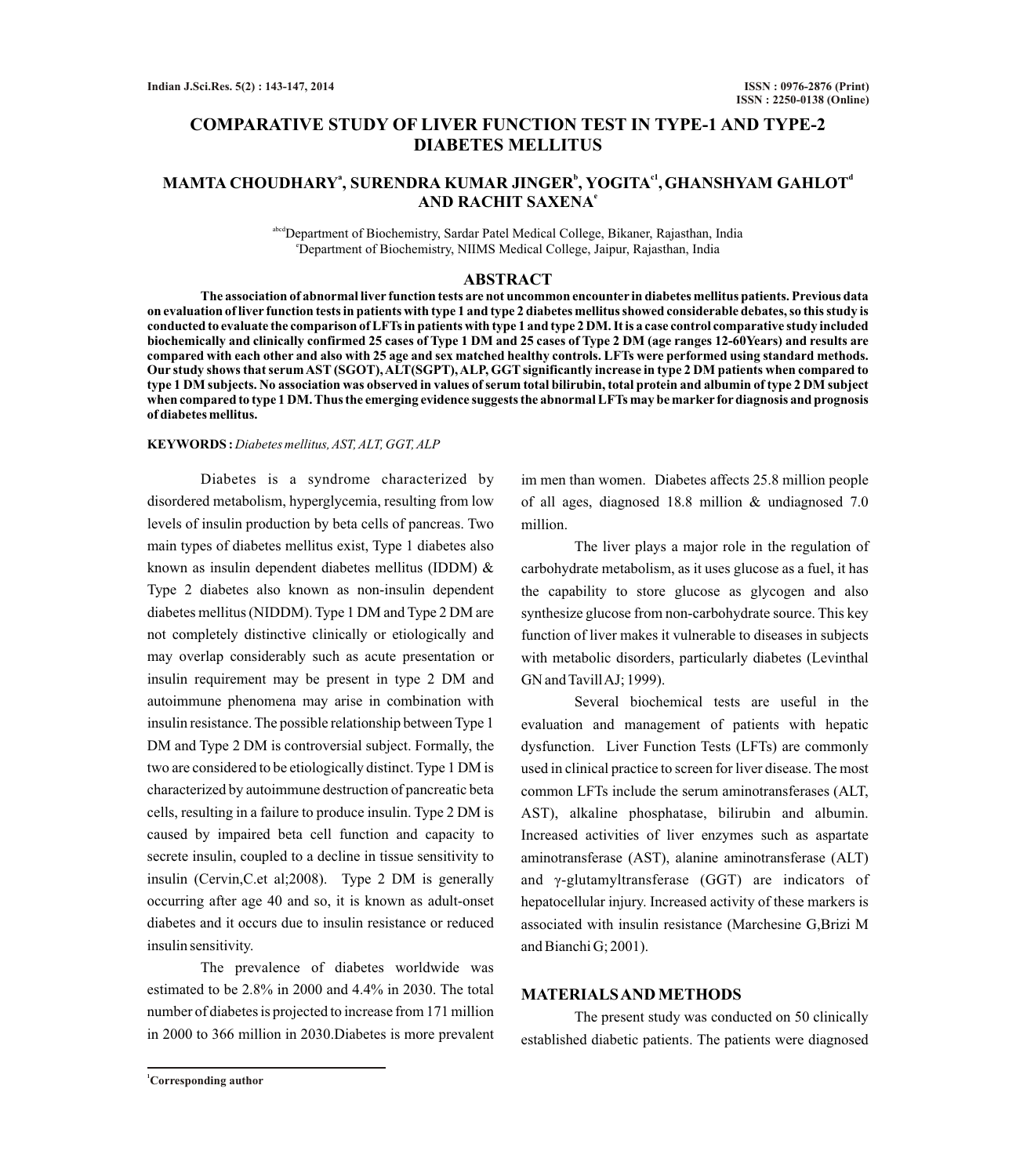#### **CHOUDHARY ET AL. : COMPARATIVE STUDY OF LIVER FUNCTION TEST IN TYPE-1 AND...**

depending on the results of clinical examinations, blood HBA1C and serum fasting and post-prandial glucose levels. The subjects selected for the study were grouped as follows: Group I

Healthy control subjects  $(n=25)$  (Age 18-60) years)

Group II

This group consists of type 1 (IDDM) diabetic subjects

(n=25) (Age 12-35 years)

Group III : This group consists of type 2 (NIDDM) diabetic subjects

(n=25) (Age 36-60 years)

## **Exclusion Criteria**

The alcoholics, subjects with systemic and other hepatic disease, pregnant women, patients with infectious diseases, post operative patients, smokers, patients on drugs (except antidiabetic therapy), genetic disorders and age <12 years and >60 years were excluded from study.

Informed consent was secured from all subjects for participating in the study. Individuals in control group were matched with the patients for their place of residence and sex.

Blood samples were obtained by antecubital vein puncture, between 8 and 9 AM after an overnight fast (10-12 hours). Standard aseptic precautions were taken and samples with signs of hemolysis were discarded. The blood was centrifuged at 3000 rpm for 15 minutes (40C) and serum was stored at -40C until the day of the test.

Serum were subjected for estimations including Blood Glucose,(fasting and post prandial), serum Total and direct bilirubin, serum AST, ALT, Total protein ,Albumin ,ALP, GGT by using commercially available kits and methods on fully auto analyser. Serum Indirect bilirubin, Globulin ,and A:G ratio were estimated by standard calculative methods.

# **RESULTAND DISCUSSION**

The serum SGOT levels also showed significant increase in type 2 diabetes mellitus subjects (Group III) when compared to type 1 diabetes mellitus subjects (Group

II) (P<0.05). The serum SGPT levels also showed significant increase in type 2 diabetes mellitus subjects (Group III) when compared to type 1 diabetes mellitus subjects (Group II) ( $P<0.05$ ).

Serum ALP levels showed significant increase in type 2 diabetes mellitus subjects (Group III), when compared to type 1 diabetes mellitus subjects (Group II)  $(P<0.05)$ .

GGT in type 2 diabetes mellitus subjects (Group III) also showed significant increase when compared to type 1 diabetes mellitus subjects (Group II) (P<0.05). No significant association was observed in values of total serum bilirubin of type 2 diabetes mellitus (Group III) subjects when compared to type 1 diabetes mellitus subjects (Group II). Serum Total protein levels also showed non significant values in type 2 diabetes mellitus subjects (Group III) when compared to type 1 diabetes mellitus subjects (Group II).

The mean± SD value of AST in healthy control subjects was 26.64±4.9 U/L in type 1 diabetes mellitus subjects (Group II) it was  $34.16 \pm 10.48$  U/L and in type 2 diabetes mellitus subjects (Group III) was 38.0±10.0 U/L as shown in Table1. AST level showed highly significant increase (P<0.01) in type 1 diabetes mellitus subjects (Group II) and in type 2 diabetes mellitus subjects (Group III) when compared with healthy controls. The AST levels also showed significant increase (P<0.05) when type 1 diabetes mellitus subjects (Group II) were compared with type 2 diabetes mellitus subjects (Group III) (Table 2) (Fig. 1).

The mean± SD value of ALT level in healthy control subjects was 21.52±7.9 U/L, in type 1 diabetes subjects (Group II) it was  $28.08 \pm 11.25$  U/L and in type 2 diabetes mellitus subjects (Group III) was 36.0±13.25 U/L (Table 1). ALT level showed significant increase (P<0.05) in type1 diabetes mellitus subjects (Group II) and highly significant increase  $(P<0.01)$  in type 2 diabetes mellitus subjects (Group III) when compared to healthy control subjects. ALT level was observed significantly high (P<0.05) when type 1 diabetes mellitus (Group II) subjects were compared with type 2 diabetes mellitus subjects (Table 2) (Figure1).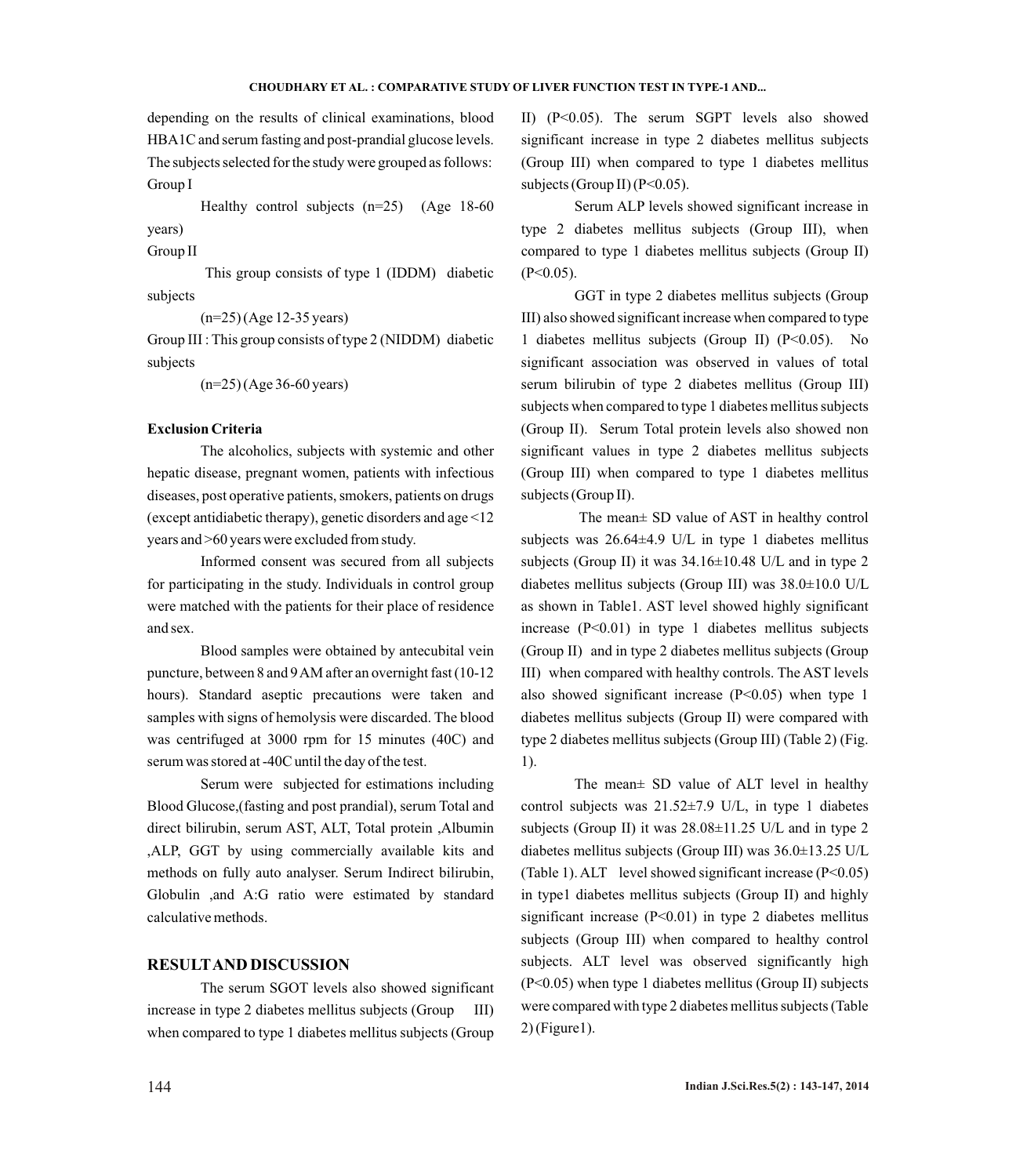#### **CHOUDHARY ET AL. : COMPARATIVE STUDY OF LIVER FUNCTION TEST IN TYPE-1 AND...**

**Table 1 : Biochemical Parameters in Healthy Controls (Group I),** 

**Type -1 Diabetes Mellitus Subjects (Group II),** 

| <b>Parameters</b> | <b>Type I diabetes mellitus</b> | <b>Type II diabetes mellitus</b> | P value by |
|-------------------|---------------------------------|----------------------------------|------------|
|                   | subjects Mean+ S.D              | subjects Mean+ S.D               | 't' test   |
| $GGT$ (U/L)       | $35.4 + 8.97$                   | $42.9 + 10.91$                   | P < 0.05   |
| ALP(U/L)          | $85.7 + 12.15$                  | $95.1 + 15.65$                   | P < 0.05   |
| S.G.O.T. (U/L)    | $34.16 + 10.48$                 | $38.0 + 10.0$                    | P < 0.05   |
| S.G.P.T. (U/L)    | 28.08+11.25                     | $36.0 + 13.25$                   | P < 0.05   |

**Type 2 Diabetes Mellitus Subjects (group III), (n=25 Each).**





The mean± SD value of ALP in healthy control subjects was 71.36±11.17 U/L, in type 1 diabetes mellitus subjects (Group II) it was 85.7±12.15 U/L, and in type 2 diabetes mellitus subjects (Group III) was 95.1±15.65 U/L (Table 1). The increase in ALP was observed statistically highly significant (P<0.01) in type 1 diabetes mellitus subjects (Group II) when compared with healthy control subjects. On comparing type 2 diabetes mellitus subjects (Group III) with healthy control subjects, the ALPvalues of type 2 diabetes mellitus subject was increased significantly (P<0.05). The values of ALP was also observed statistically

significant (P<0.05) in type 2 diabetes mellitus subjects (Group III) when compared to type 1 diabetes mellitus subjects (Group II) and it was comparable to type 2 diabetes mellitus subjects (Group III) with healthy control subjects (Table - 2) (Figure -1).

The mean± SD value of GGT level in healthy control subjects was 29.4±5.09 U/L, in type 1 diabetes subjects (Group II) it was 35.4±8.97 U/L, and in type 2 diabetes mellitus subjects (Group III) was 42.9±10.91 U/L(Table 1). GGT level showed significant increase  $(P<0.05)$  in type 1 diabetes mellitus subjects (Group II) and highly significant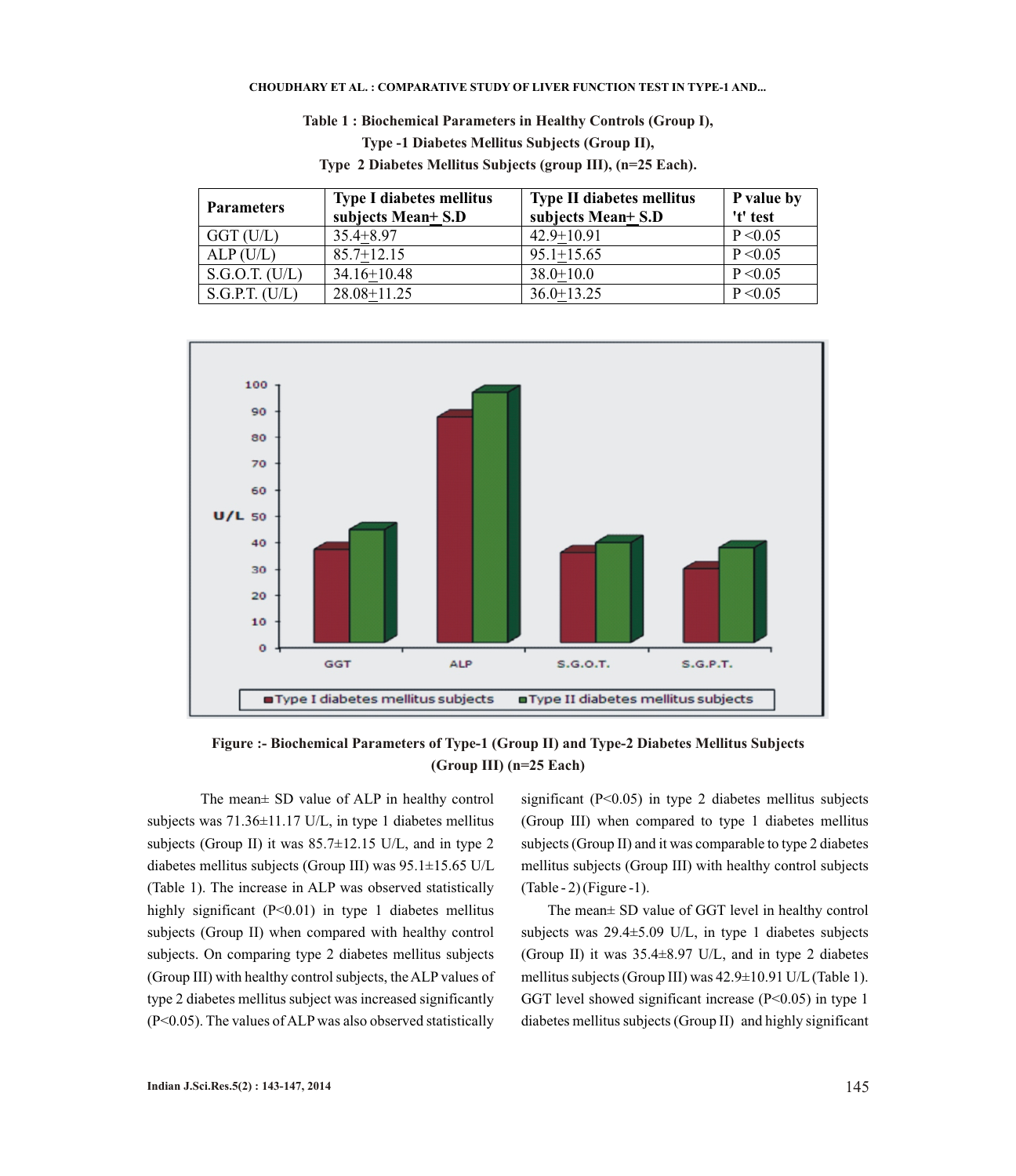increase  $(P<0.01)$  in type 2 diabetes mellitus subjects (Group III) when compared to healthy control subjects. The significant increase (P<0.05) GGT level was observed in type 2 diabetes mellitus (Group III) subjects when compared to type 1 diabetes mellitus (Group II) subjects (Table 2) (Figure 1).

The mean± SD value of Total serum Bilirubin in healthy control subjects was 0.66±0.23 mg/dl, in type 1 diabetes mellitus subjects (Group II) 0.92±0.56 mg/dl and in type 2 diabetes mellitus subjects (Group III) was 1.08±0.90 (Table 1). The increase in Total serum Bilirubin was observed statistically significant (P<0.05) in type 1 diabetes mellitus subjects (Group II) when compared with healthy control subjects. On comparing type 2 diabetes mellitus subjects (Group III) with healthy control subjects, the total serum bilirubin values were also observed statistically significant (P<0.05). The statistically non significant results are observed when type 1 diabetes mellitus subjects (Group II) are compared with type 2 diabetes mellitus subjects (Group  $III)$  (P $>0.05$ )

The mean± SD value of Total protein in healthy control subjects was 7.09±0.53 gm/dl, in type 1 diabetes mellitus subjects (Group II) it was  $6.65 \pm 0.65$  gm/dl, and in type 2 diabetes mellitus subjects (Group III) was 6.69±0.56 gm/dl (Table 1). The Total protein level showed significant decrease (P<0.05) in type 1 diabetes mellitus subjects (Group II) and type 2 diabetes mellitus subjects (Group II) when compared to healthy control subjects. The statistically non significant results was observed (P<0.05) when type 1 diabetes mellitus subjects (Group II) were compared with type 2 diabetes mellitus subjects (Group III). Noriyuki N. et al. (2004) ; investigated the association between serum GGT and type 2 diabetes. The type 2 diabetes increased in correlation with the levels of serum GGT, ALT, AST and alkaline phosphatase. L. Tibi et al. (2003) ; measured alkaline phosphatase in type 1, type 2 and non-diabetic control group and concluded that liver ALP was significantly higher in diabetes compared with the control group. Iman Mahomad Paruk et al. (2011) ; analyzed liver function test abnormalities in 146 diabetes patients. Elevations of GGT, alkaline phosphatase and alanine transaminase were found when compared with subjects

with normal results. This also correlates with our study. Our study also correlates with the Sabanayagam et al. (2009); who examined the association between serum GGT and diabetes mellitus and reported that higher serum GGT levels were positively associated with diabetes mellitus, independent of alcohol consumption, hypertension and other confounders. Jamieson A. (2003) ; studied that deranged liver function tests are common in diabetic population which also supports our findings. The serum Total Bilirubin values was found to be statistically high in type 1 diabetes mellitus (Group II) and type 2 diabetes mellitus (Group III) when compared with healthy controls. The results correlates with the Sherif G et al. (2007) ; reported at 959 patients with diabetes mellitus in which 37 patients had raised Bilirubin and combination of raised Bilirubin and ALP was seen in 7 patients and Bilirubin also showed raised values with ALT in 10 patients.

Serum Total protein levels showed significant decrease in type 1 diabetes mellitus subjects (Group II) and type 2 diabetes mellitus subjects (Group III) when compared to healthy control subjects. Ayman S Idris et al. (2011) ; reported that Total protein and Albumin concentration in patients with type 2 diabetes mellitus were lower compared to control group (P<0.01). Sapna Smith Lal et al. (2009) ; also reported that all diabetic subjects have significantly lower serum Total protein level as compared to non diabetic subjects.

## **CONCLUSION**

It is difficult to assess the various liver function test in type 1 and type 2 diabetes mellitus in a small study but inclusion of age and sex matched controls simultaneously and analyzing the statistical significance of difference between two groups leaves less chances for these results being a chance association. However, further elucidation is required in large cohort studies to draw conclusion on liver function tests in patients with diabetes mellitus on a firm ground. Thus, individuals with diabetes mellitus have a higher incidence of LFT abnormalities than individuals who do not have diabetes. The emerging evidence suggests that abnormal LFTs may be a marker for diagnosis of diabetes mellitus. Because of high liver enzyme level in serum of